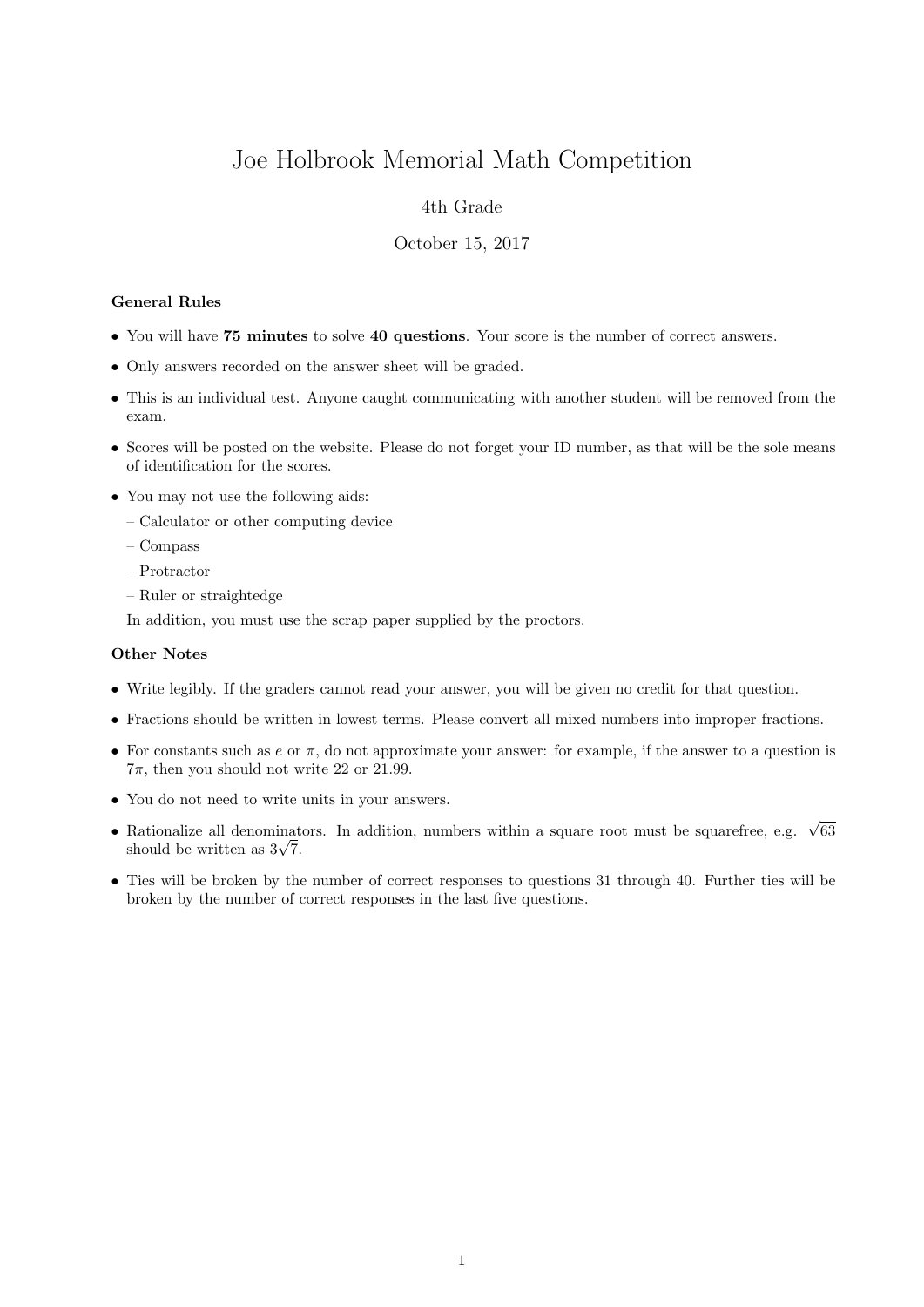- 1. On average, how many minutes should be spent per problem in this contest?
- 2. Youjung loves playing golf. She played total of 9 holes and scored 2 3's, 5 4's, 2 5's. What is her total score?
- 3. It is currently 12:24pm and Jonathan's mom won't let him go swimming until 3:00pm (on the same day). How many minutes does he have to wait until he can go?
- 4. Adam is driving a car, and takes 1 minute and 7 seconds to travel 1 mile. How long does it take to travel 60 miles? Express your answer in minutes.
- 5. In Reverse Land, addition and subtraction come before division and multiplication, and operations are performed from right to left. What is  $2 + 5 \cdot 2 - 5$  in Reverse Land?
- 6. ABCD is a square with side length 6. Let  $E$  be the midpoint of BC. If  $F$  and  $G$  are points outside ABCD such that EFGC is a square, find the perimeter of ABEFGCD.
- 7. What is the largest prime factor of 2670?
- 8. BCA Math Team loves donuts. At the last practice, there were 300 donuts. 20% of the donuts had sprinkles, 10% of the donuts had chocolate, and 37% of the donuts had jelly. The rest were plain. How many plain donuts were there?
- 9. Bill's phone has 40% battery left, so he decides to start charging it. The battery charges at 2% per minute if he is not using it. But, he starts using his phone, which discharges it at 0.5% per minute. How long will it take for his battery to charge fully?
- 10. It takes Malik 12.21 seconds to run 100 meters. However, he is the greatest distance runner of all time and his speed remains constant no matter how tired he gets. How many seconds does it take Malik to complete a 5 kilometer race?
- 11. 12 students line up in a classroom. The teacher tells every second student to raise their right hand. Then, the teacher tells every third student to raise their left hand. How many students have both hands raised?
- 12. What is  $\frac{3}{4} + \frac{4}{5}$  $\frac{4}{5} + \frac{5}{3}$  $\frac{3}{3}$ ? Express your answer as a common fraction.
- 13. Jaylen is trying to improve his basketball shooting percentage at the gym, and he refuses to go home until he has made at least 70% of the shots he has taken. So far, he has taken 15 shots and made only 7 of them. Assuming that from now on, he never misses a shot, what is the minimum number of shots that he has to make consecutively to reach his goal?
- 14. Jaylen and Derrick want to play basketball together, so they agree to meet up at a local park that is 2 miles away from both of their houses. Derrick rides his skateboard to the park at a constant rate of 5 miles per hour, while Jaylen walks to the park at a constant rate of 3 miles per hour. If the boys want to arrive at the park at the same time, how many minutes earlier than Derrick should Jaylen leave his house?
- 15. Pete is on a road trip with his wife. He spends  $\frac{3}{8}$  of the trip on cruise control,  $\frac{1}{3}$  of the trip actively driving, and lets his wife take over for the remaining 840 miles. How many miles does he drive with cruise control enabled?
- 16. The entire BCA Math Team are trying to cross the Hackensack River and we have a bunch of boats. We realize that if we have another boat, there will be exactly 6 people on each boat; if we take away a boat, there will be exactly 9 people on each boat. How many people are on the team?
- 17. A BCA student is choosing classes for junior year. There are three choices for literature class, two choices for history class, four choices for math class, and two choices for foreign language class. In how many ways can the courses be chosen, if exactly one class is chosen from each category?
- 18. Wanye the Toed is creating the Council of Toed from him and his friends, Peiyu the Pig, Greggy the Goose, Sampai the Snail, Daniel the Stewart, and Andrew the Antelope. The Council should have 3 members, and Wanye has to be in it. How many choices are there for the Council?
- 19. Two circles have radius 3 and 5. Their centers are 14 apart. A line segment connects one point on one circle to another point on the other circle. What is the minimum length of all possible line segments?